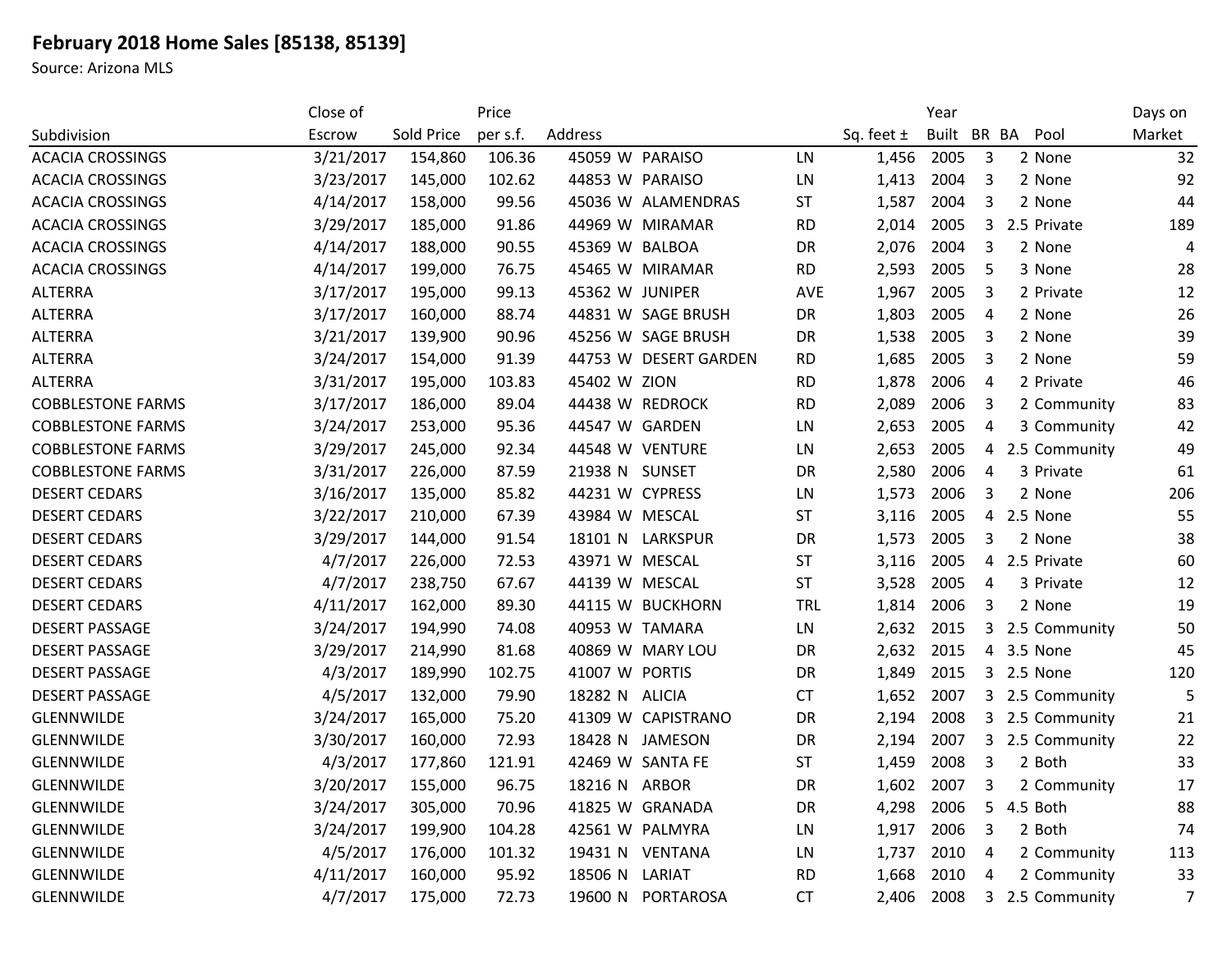| <b>GLENNWILDE</b>         | 4/7/2017  | 167,000 | 87.11  | 19067 N ARTESA      | DR         | 1,917      | 2007 | 2 Community<br>4              | 31  |
|---------------------------|-----------|---------|--------|---------------------|------------|------------|------|-------------------------------|-----|
| <b>GLENNWILDE</b>         | 3/21/2017 | 171,990 | 78.28  | 18586 N<br>LARIAT   | <b>RD</b>  | 2,197      | 2012 | 2.5 Community<br>4            | 54  |
| <b>GLENNWILDE</b>         | 4/4/2017  | 150,300 | 105.84 | 42433 W CAPISTRANO  | DR         | 1,420      | 2008 | $\overline{2}$<br>2 Community | 7   |
| <b>HIDDEN VALLEY</b>      | 3/24/2017 | 150,000 | 74.40  | 51022 W JENNIFER    | <b>RD</b>  | 2,016      | 1999 | 3<br>2 None                   | 171 |
| <b>HIDDEN VALLEY</b>      | 3/31/2017 | 95,000  | 41.66  | 56636 W NESSA       | LN         | 2,280      | 2004 | 4<br>2 None                   | 79  |
| <b>HIDDEN VALLEY</b>      | 3/17/2017 | 108,000 | 52.63  | 1388 S RALSTON      | <b>RD</b>  | 2,052      | 2003 | 3 None<br>4                   | 264 |
| <b>HIDDEN VALLEY</b>      | 3/28/2017 | 87,400  | 67.44  | 54174 W CAMINO REAL | <b>RD</b>  | 1,296      | 2001 | 3<br>2 None                   | 4   |
| <b>HIDDEN VALLEY</b>      | 4/7/2017  | 146,400 | 64.21  | 1698 N KELLY        | LN         | 2,280      | 2003 | 4<br>3 None                   | 46  |
| HOMESTEAD                 | 3/23/2017 | 141,000 | 111.73 | 40012 W SANDERS     | <b>WAY</b> | 1,262      | 2007 | 3<br>2 None                   | 18  |
| HOMESTEAD                 | 4/5/2017  | 161,900 | 142.52 | 39974 W WALKER      | <b>WAY</b> | 1,136      | 2016 | 3<br>2 None                   | 347 |
| HOMESTEAD                 | 4/6/2017  | 259,990 | 110.78 | 40555 W PRYOR       | LN         | 2,347      | 2016 | 3<br>2 None                   | 61  |
| HOMESTEAD                 | 4/12/2017 | 178,400 | 84.67  | 40232 W HOPPER      | DR         | 2,107      | 2012 | 2.5 None<br>4                 | 125 |
| HOMESTEAD                 | 3/22/2017 | 234,500 | 92.65  | 20550 N LAUREN      | <b>RD</b>  | 2,531      | 2013 | 2 None<br>4                   | 30  |
| HOMESTEAD                 | 4/5/2017  | 219,000 | 96.17  | 21041 N ALEXIS      | AVE        | 2,277      | 2006 | 2.5 Private<br>4              | 34  |
| HOMESTEAD                 | 4/12/2017 | 297,900 | 78.14  | 41092 W ROBBINS     | DR         | 3,812      | 2007 | 3.5 Private<br>5              | 41  |
| HOMESTEAD                 | 4/14/2017 | 185,000 | 97.88  | 20855 N DANIELLE    | AVE        | 1,890      | 2007 | 2 None<br>3                   | 2   |
| HOMESTEAD                 | 4/13/2017 | 162,900 | 143.40 | 40081 W PRYOR       | LN         | 1,136      | 2016 | 2 None<br>3                   | 30  |
| HOMESTEAD                 | 4/13/2017 | 192,900 | 104.95 | 20670 N WILFORD     | AVE        | 1,838      | 2016 | 3<br>2 None                   | 81  |
| HOMESTEAD                 | 3/16/2017 | 185,000 | 113.84 | 41364 W BRANDT      | DR         | 1,625      | 2012 | 2 Private<br>4                | 58  |
| LAKES AT RANCHO EL DORADO | 4/3/2017  | 280,000 | 153.76 | 40896 W WADE        | DR         | 1,821      | 2012 | 3<br>2 Private                | 32  |
| LAKES AT RANCHO EL DORADO | 4/13/2017 | 200,000 | 108.10 | 41618 W ELM         | DR         | 1,850      | 2008 | 3<br>2 None                   | 17  |
| LAKES AT RANCHO EL DORADO | 3/29/2017 | 228,774 | 82.77  | 41337 W RIO BRAVO   | DR         | 2,764      | 2016 | 2.5 None<br>4                 | 247 |
| <b>MARICOPA MEADOWS</b>   | 3/16/2017 | 150,000 | 92.82  | 45602 W TULIP       | LN         | 1,616      | 2004 | 3<br>2 None                   | 40  |
| <b>MARICOPA MEADOWS</b>   | 3/17/2017 | 162,000 | 84.77  | 18910 N SMITH       | DR         | 1,911      | 2005 | 2 None<br>3                   | 73  |
| <b>MARICOPA MEADOWS</b>   | 3/27/2017 | 152,000 | 84.07  | 45736 W BARBARA     | LN         | 1,808      | 2006 | 3<br>2.5 None                 | 32  |
| <b>MARICOPA MEADOWS</b>   | 3/29/2017 | 128,975 | 95.47  | 19422 N SMITH       | DR         | 1,351      | 2004 | 3<br>2 None                   | 46  |
| <b>MARICOPA MEADOWS</b>   | 4/7/2017  | 199,400 | 53.32  | 46171 W SONNY       | <b>RD</b>  | 3,740      | 2005 | 2.5 None<br>4                 | 56  |
| <b>MARICOPA MEADOWS</b>   | 4/13/2017 | 147,500 | 87.58  | 45688 W GUILDER     | AVE        | 1,684      | 2004 | 3<br>2 None                   | 2   |
| <b>MARICOPA MEADOWS</b>   | 4/14/2017 | 228,000 | 77.18  | 45695 W DUTCHMAN    | DR         | 2,954      | 2006 | 2.5 Private<br>4              | 31  |
| <b>MARICOPA MEADOWS</b>   | 3/29/2017 | 143,000 | 89.38  | 45639 W TULIP       | LN         | 1,600      | 2005 | 2 None<br>4                   | 4   |
| <b>MARICOPA MEADOWS</b>   | 4/11/2017 | 175,000 | 71.31  | 45790 W STARLIGHT   | DR         | 2,454      | 2006 | 2 None<br>4                   | 65  |
| <b>MARICOPA MEADOWS</b>   | 3/17/2017 | 153,000 | 91.51  | 18414 N SMITH       | DR         | 1,672 2005 |      | 3<br>2 None                   | 39  |
| <b>MARICOPA MEADOWS</b>   | 4/4/2017  | 167,500 | 100.24 | 46148 W TUCKER      | <b>RD</b>  | 1,671      | 2005 | 2 Private<br>4                | 27  |
| <b>MARICOPA MEADOWS</b>   | 3/31/2017 | 225,000 | 81.82  | 46077 W DIRK        | <b>ST</b>  | 2,750      | 2004 | 2.5 Private<br>5.             | 31  |
| <b>MARICOPA MEADOWS</b>   | 3/17/2017 | 144,000 | 99.45  | 46137 W SHERIDAN    | <b>RD</b>  | 1,448      | 2005 | 2 None<br>4                   | 23  |
| <b>MARICOPA MEADOWS</b>   | 3/17/2017 | 153,000 | 69.23  | 45737 W SHERIDAN    | <b>RD</b>  | 2,210      | 2006 | 4 2.5 None                    | 48  |
| <b>MARICOPA MEADOWS</b>   | 3/30/2017 | 161,400 | 72.96  | 45779 W SHERIDAN    | <b>RD</b>  | 2,212      | 2006 | 3 None<br>3                   | 39  |
| <b>MARICOPA MEADOWS</b>   | 3/28/2017 | 169,900 | 67.93  | 45765 W TUCKER      | <b>RD</b>  | 2,501      | 2004 | 3 2.5 None                    | 39  |
| <b>MARICOPA MEADOWS</b>   | 4/12/2017 | 168,000 | 60.52  | 45762 W TUCKER      | <b>RD</b>  | 2,776      | 2006 | 3 2.5 None                    | 45  |
|                           |           |         |        |                     |            |            |      |                               |     |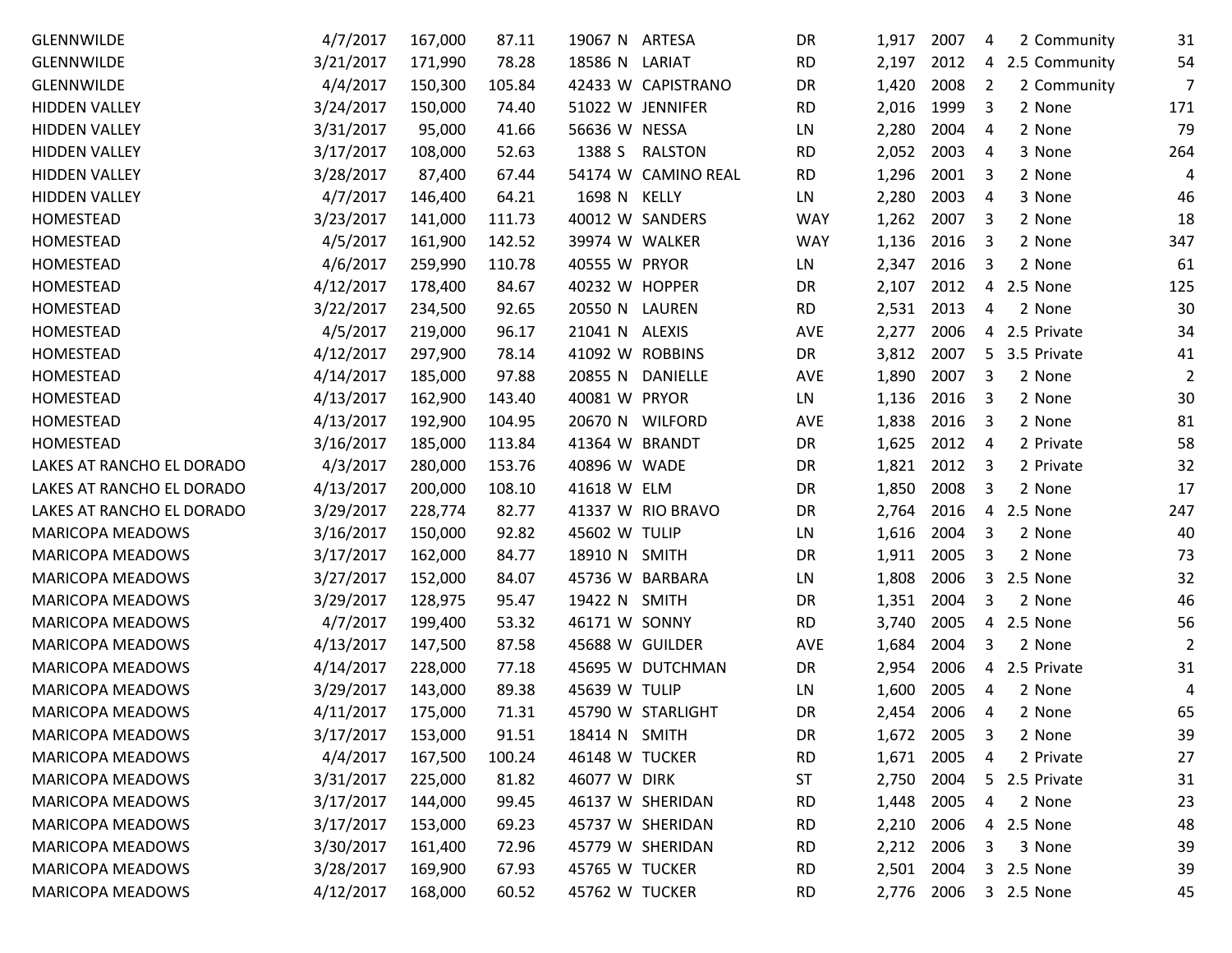| <b>MARICOPA MEADOWS</b> | 3/24/2017 | 160,000 | 74.24  | 45575 W MOUNTAIN VIEW         | <b>RD</b>   | 2,155      | 2005 | 2 None<br>4        | 14             |
|-------------------------|-----------|---------|--------|-------------------------------|-------------|------------|------|--------------------|----------------|
| <b>MARICOPA MEADOWS</b> | 4/5/2017  | 211,000 | 99.06  | 17885 N<br><b>MADISON</b>     | <b>RD</b>   | 2,130      | 2005 | 2 Private<br>4     | 8              |
| <b>PROVINCE</b>         | 4/14/2017 | 207,000 | 132.10 | 42980 W DARTER                | DR          | 1,567      | 2010 | 2<br>2 Community   | 17             |
| <b>PROVINCE</b>         | 3/17/2017 | 316,180 | 141.15 | 41758 W CRIBBAGE              | <b>RD</b>   | 2,240      | 2016 | 3<br>2.5 Community | 120            |
| <b>PROVINCE</b>         | 3/16/2017 | 254,267 | 149.57 | 19726 N PINOCHLE              | LN          | 1,700      | 2016 | 2<br>2 Community   | 168            |
| <b>PROVINCE</b>         | 3/29/2017 | 272,738 | 160.43 | 41945 W SOLITARE              | DR          | 1,700      | 2016 | 2<br>2 Community   | 154            |
| <b>PROVINCE</b>         | 3/30/2017 | 310,000 | 134.03 | 42444 W BLUE SUEDE SHOES      | LN          | 2,313      | 2005 | 2<br>2 Community   | 0              |
| <b>PROVINCE</b>         | 3/31/2017 | 320,000 | 139.13 | 42806 W DARTER                | DR          | 2,300      | 2011 | 3<br>2 Community   | 29             |
| <b>PROVINCE</b>         | 3/31/2017 | 366,000 | 143.36 | 41600 W SPRINGTIME            | <b>RD</b>   | 2,553      | 2016 | 3<br>3 Community   | 134            |
| <b>PROVINCE</b>         | 4/4/2017  | 184,900 | 119.91 | 42373 W FALLING STAR          | DR          | 1,542      | 2004 | 2<br>2 Community   | 35             |
| <b>PROVINCE</b>         | 4/13/2017 | 290,000 | 128.48 | 42988 W DARTER                | DR          | 2,257      | 2008 | 3<br>2 Community   | 40             |
| <b>PROVINCE</b>         | 4/14/2017 | 250,000 | 111.06 | 42318 W ABBEY                 | <b>RD</b>   | 2,251      | 2006 | 3 Both<br>3        | 202            |
| <b>PROVINCE</b>         | 3/31/2017 | 165,000 | 119.65 | 42068 W MILLER                | LN          | 1,379      | 2006 | 2<br>2 Community   | 21             |
| <b>PROVINCE</b>         | 4/6/2017  | 203,000 | 129.22 | 41975 W ELLINGTON             | LN          | 1,571      | 2006 | 2<br>2 Community   | 159            |
| <b>PROVINCE</b>         | 3/23/2017 | 169,999 | 123.28 | 42113 W MILLER                | LN          | 1,379      | 2007 | 2<br>2 Community   | 16             |
| <b>PROVINCE</b>         | 3/29/2017 | 197,250 | 125.32 | 41651 W SUMMER WIND           | <b>WAY</b>  | 1,574      | 2017 | 2<br>2 Community   | 5              |
| <b>PROVINCE</b>         | 4/10/2017 | 224,500 | 141.10 | 42234 W SOLITARE              | DR          | 1,591      | 2015 | 2<br>2 Community   | 55             |
| <b>PROVINCE</b>         | 3/30/2017 | 203,900 | 116.84 | 42677 W KINGFISHER            | DR          | 1,745      | 2012 | 3<br>2 Community   | 71             |
| <b>PROVINCE</b>         | 3/21/2017 | 175,000 | 100.34 | 20253 N<br><b>OXBOW</b>       | LN          | 1,744      | 2007 | 2<br>2 Community   | 371            |
| <b>PROVINCE</b>         | 3/17/2017 | 345,000 | 133.20 | 42505 W BLUE SUEDE SHOES      | LN          | 2,590      | 2006 | 3<br>3 Community   | 48             |
| <b>PROVINCE</b>         | 3/17/2017 | 297,900 | 129.75 | 42552 W JAILHOUSE ROCK        | <b>CT</b>   | 2,296      | 2006 | 3<br>2.5 Community | 119            |
| <b>PROVINCE</b>         | 3/20/2017 | 216,000 | 123.85 | <b>ENCHANTMENT</b><br>20814 N | <b>PASS</b> | 1,744      | 2003 | 2 Community<br>2   | 39             |
| <b>PROVINCE</b>         | 3/29/2017 | 240,000 | 139.29 | 20582 N<br><b>LEMON DROP</b>  | DR          | 1,723      | 2005 | 2<br>2 Community   | 56             |
| RANCHO EL DORADO        | 4/7/2017  | 179,900 | 116.06 | 21368 N<br><b>CECIL</b>       | <b>CT</b>   | 1,550      | 2013 | 3<br>2 None        | 50             |
| RANCHO EL DORADO        | 3/24/2017 | 161,000 | 94.59  | 43781 W ELM                   | DR          | 1,702      | 2002 | 3<br>2 None        | 49             |
| RANCHO EL DORADO        | 4/12/2017 | 168,400 | 99.82  | 21510 N<br><b>DUNCAN</b>      | DR          | 1,687      | 2002 | 2 Private<br>3     | 6              |
| RANCHO EL DORADO        | 3/30/2017 | 190,000 | 114.45 | 22683 N<br>AARON              | <b>RD</b>   | 1,660      | 2002 | 2 None<br>3        | 4              |
| RANCHO EL DORADO        | 4/7/2017  | 167,900 | 99.64  | 42540 W BUNKER                | DR          | 1,685      | 2003 | 3<br>2 None        | 30             |
| RANCHO EL DORADO        | 3/17/2017 | 162,000 | 74.14  | 42443 W SUNLAND               | DR          | 2,185      | 2003 | 4<br>3 None        | 92             |
| RANCHO EL DORADO        | 3/24/2017 | 165,500 | 115.25 | 42790 W HILLMAN               | DR          | 1,436      | 2003 | 2 Private<br>3     | 7              |
| RANCHO EL DORADO        | 4/12/2017 | 174,000 | 79.63  | 42478 W HILLMAN               | DR          | 2,185      | 2003 | 2.5 None<br>4      | 12             |
| RANCHO EL DORADO        | 4/13/2017 | 148,000 | 95.67  | 41640 W HILLMAN               | DR          | 1,547      | 2003 | 2.5 None<br>3      | $\overline{2}$ |
| RANCHO EL DORADO        | 4/13/2017 | 251,000 | 130.79 | 21943 N BACKUS                | DR          | 1,919      | 2005 | 2 Private<br>4     | 97             |
| RANCHO EL DORADO        | 4/7/2017  | 155,000 | 101.50 | 42575 W ANNE                  | LN          | 1,527      | 2006 | 2 None<br>3        | 26             |
| RANCHO EL DORADO        | 3/31/2017 | 150,000 | 99.40  | 42415 W COLBY                 | DR          | 1,509      | 2004 | 2 None<br>3        | 22             |
| RANCHO EL DORADO        | 4/3/2017  | 155,000 | 135.49 | 42431 W ANNE                  | LN          | 1,144      | 2005 | 2<br>2 None        | 101            |
| RANCHO EL DORADO        | 3/29/2017 | 185,000 | 109.79 | 41912 W ANNE                  | LN          | 1,685      | 2005 | 2 Private<br>3     | 47             |
| RANCHO EL DORADO        | 3/20/2017 | 165,000 | 78.76  | 41936 W MICHAELS              | DR          | 2,095      | 2005 | 2.5 None<br>4      | 26             |
| RANCHO EL DORADO        | 3/20/2017 | 158,000 | 93.99  | 43680 W BEDFORD               | DR          | 1,681 2002 |      | 2 None<br>3        | 28             |
|                         |           |         |        |                               |             |            |      |                    |                |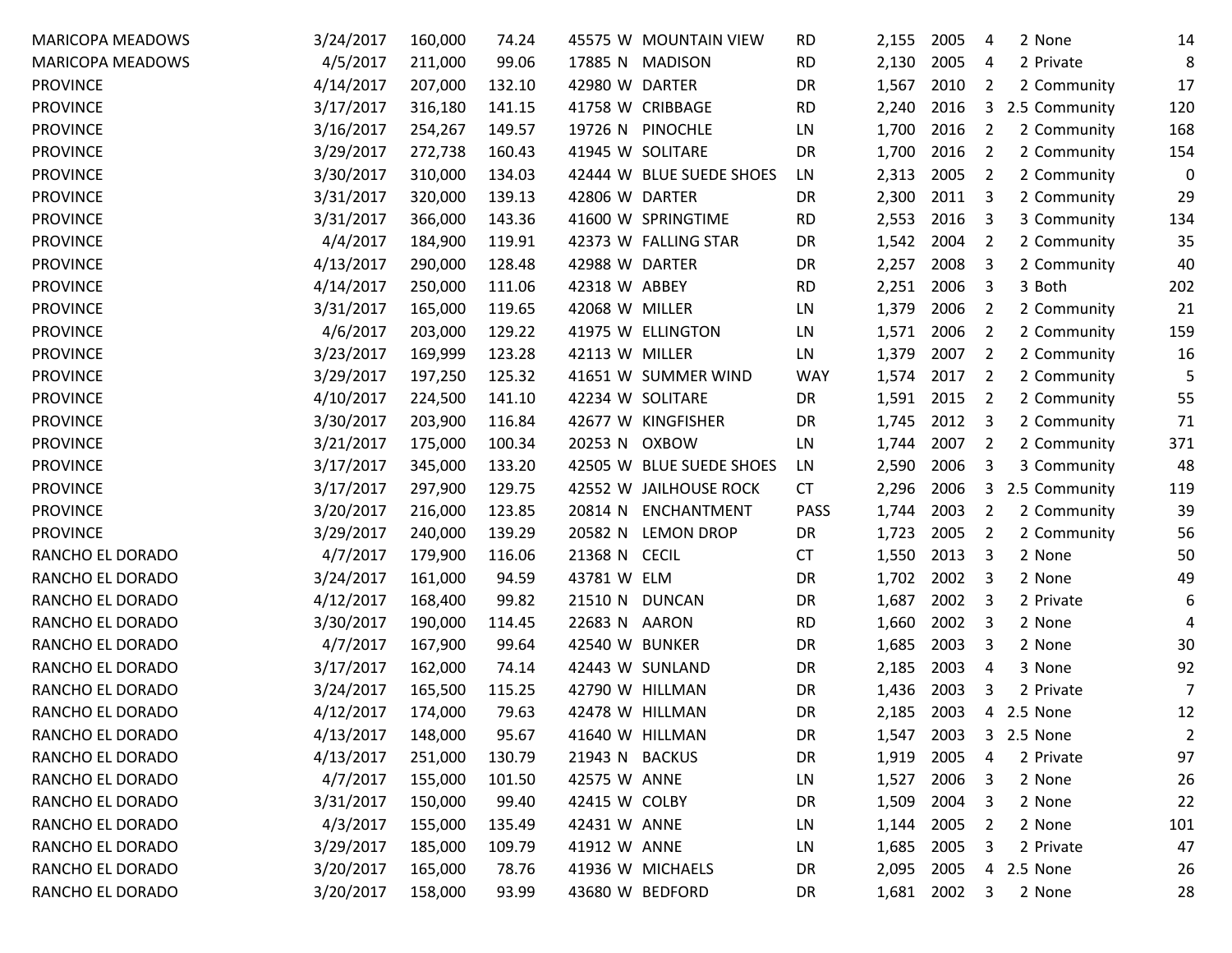| RANCHO EL DORADO          | 3/22/2017 | 300,000 | 99.40  | 21550 N BACKUS          | <b>DR</b>  | 3,018      | 2005       | 3 Private<br>5 | 75             |
|---------------------------|-----------|---------|--------|-------------------------|------------|------------|------------|----------------|----------------|
| RANCHO EL DORADO          | 3/24/2017 | 192,000 | 90.14  | 21901 N<br><b>DIETZ</b> | DR         | 2,130      | 2005       | 2 None<br>3    | 6              |
| RANCHO EL DORADO          | 3/28/2017 | 165,000 | 113.87 | 43666 W BEDFORD         | DR         | 1,449      | 2002       | 3<br>2 None    | 6              |
| RANCHO EL DORADO          | 3/28/2017 | 143,000 | 111.98 | 43413 W SAGEBRUSH       | <b>TRL</b> | 1,277      | 2002       | 3<br>2 None    | 24             |
| RANCHO EL DORADO          | 3/30/2017 | 197,000 | 72.05  | 42520 W OAKLAND         | DR         | 2,734      | 2004       | 4<br>3 None    | 36             |
| RANCHO EL DORADO          | 3/30/2017 | 158,500 | 94.57  | 22287 N BISHOP          | DR         | 1,676      | 2004       | 4<br>2 None    | 26             |
| RANCHO EL DORADO          | 3/31/2017 | 160,500 | 92.24  | 21428 N VAN LOO         | DR         | 1,740      | 2005       | 3<br>2 None    | 4              |
| RANCHO EL DORADO          | 3/31/2017 | 153,000 | 100.26 | 42268 W COLBY           | DR         | 1,526      | 2005       | 3<br>2 None    | 20             |
| RANCHO EL DORADO          | 4/3/2017  | 164,000 | 117.23 | 42425 W OAKLAND         | DR         | 1,399      | 2004       | 3<br>2 Private | 24             |
| RANCHO EL DORADO          | 4/7/2017  | 190,000 | 99.32  | 42360 W HALL            | DR         | 1,913      | 2004       | 4<br>3 None    | 165            |
| RANCHO EL DORADO          | 3/24/2017 | 179,000 | 74.86  | 43329 W CHISHOLM        | DR         | 2,391      | 2002       | 2.5 None<br>4  | 141            |
| RANCHO EL DORADO          | 3/29/2017 | 195,000 | 101.61 | 42269 W LITTLE          | DR         | 1,919      | 2004       | 2 None<br>3    | 218            |
| RANCHO EL DORADO          | 3/22/2017 | 177,000 | 80.12  | 42028 W SUNLAND         | DR         | 2,209      | 2005       | 5.<br>2.5 None | 245            |
| RANCHO EL DORADO          | 3/23/2017 | 165,000 | 65.50  | 41668 W SUNLAND         | DR         | 2,519      | 2004       | 3 None<br>4    | 52             |
| RANCHO EL DORADO          | 3/31/2017 | 166,000 | 89.34  | 42052 W SUNLAND         | DR         | 1,858      | 2005       | 2.5 None<br>3  | 51             |
| RANCHO EL DORADO          | 3/28/2017 | 130,000 | 88.91  | 43839 W RIO GRANDE      | DR         | 1,462      | 2002       | 3<br>2 None    | 15             |
| RANCHO EL DORADO          | 3/17/2017 | 298,000 | 82.96  | 40715 W BRAVO           | DR         | 3,592      | 2008       | 3.5 None<br>5. | 232            |
| RANCHO EL DORADO          | 3/29/2017 | 243,883 | 88.24  | 41247 W ELM             | DR         | 2,764      | 2017       | 2.5 None<br>4  | 92             |
| RANCHO EL DORADO          | 3/29/2017 | 189,995 | 106.26 | 41246 W ELM             | DR         | 1,788      | 2017       | 3<br>2 None    | 84             |
| RANCHO EL DORADO          | 4/14/2017 | 191,000 | 84.33  | 21338 N CECIL           | <b>CT</b>  | 2,265      | 2007       | 3<br>2.5 None  | 6              |
| RANCHO EL DORADO          | 3/22/2017 | 290,000 | 87.71  | 21903 N BRADFORD        | DR         | 3,306      | 2008       | 3 None<br>5    | 62             |
| RANCHO EL DORADO          | 3/23/2017 | 237,000 | 108.22 | 40975 W CHAMBERS        | DR         | 2,190      | 2012       | 2 None<br>3    | 31             |
| RANCHO EL DORADO          | 3/29/2017 | 211,000 | 99.67  | 43346 W OAKLAND         | <b>CT</b>  | 2,117      | 2002       | 3<br>2 Private | 141            |
| SADDLEBACK FARMS          | 4/5/2017  | 144,000 | 81.40  | 11388 N RUSSELL         | <b>RD</b>  | 1,769      | 1986       | 2 None<br>4    | 26             |
| SADDLEBACK FARMS          | 3/31/2017 | 122,650 | 76.66  | 32366 W SAN LORENZO     | DR         | 1,600      | 2007       | 2<br>2 None    | 25             |
| SANTA ROSA SPRINGS        | 3/21/2017 | 157,000 | 103.97 | 17301 N ROSA            | DR         | 1,510      | 2008       | 3<br>2 None    | 63             |
| SANTA ROSA SPRINGS        | 3/22/2017 | 165,500 | 109.53 | 42309 W BALSA           | DR         | 1,511      | 2008       | 3<br>2 Private | 53             |
| <b>SANTA ROSA SPRINGS</b> | 3/31/2017 | 145,000 | 99.11  | 42247 W BALSA           | DR         | 1,463      | 2007       | 3<br>2 None    | 4              |
| <b>SENITA</b>             | 3/24/2017 | 146,500 | 72.89  | 18857 N LELAND          | <b>RD</b>  | 2,010      | 2005       | 2.5 None<br>4  | 3              |
| <b>SENITA</b>             | 3/29/2017 | 146,000 | 114.33 | 43525 W MARICOPA        | <b>AVE</b> | 1,277      | 2010       | 2 None<br>3    | 31             |
| <b>SENITA</b>             | 3/30/2017 | 219,989 | 56.39  | 44012 W MARICOPA        | <b>AVE</b> | 3,901      | 2005       | 6<br>4 None    | 120            |
| <b>SENITA</b>             | 3/31/2017 | 187,000 | 50.05  | 43745 W COWPATH         | <b>RD</b>  | 3,736 2006 |            | 2.5 None<br>4  | 11             |
| <b>SENITA</b>             | 4/14/2017 | 139,900 | 102.04 | 43910 W WILD HORSE      | <b>TRL</b> | 1,371      | 2005       | 2 None<br>3    | $\overline{7}$ |
| <b>SENITA</b>             | 3/16/2017 | 160,000 | 70.32  | 43298 W BLAZEN          | <b>TRL</b> | 2,275 2006 |            | 2.5 None<br>4  | 105            |
| <b>SENITA</b>             | 3/23/2017 | 232,000 | 69.62  | 19163 N LELAND          | <b>RD</b>  | 3,332      | 2007       | 3 Private<br>4 | $\overline{2}$ |
| <b>SENITA</b>             | 4/10/2017 | 212,000 | 57.81  | 43194 W MARICOPA        | AVE        | 3,667      | 2005       | 4 2.5 None     | 255            |
| <b>SENITA</b>             | 3/21/2017 | 154,000 | 102.05 | 42790 W RAYNON          | ST         | 1,509      | 2007       | 2 None<br>3    | 9              |
| <b>SENITA</b>             | 3/22/2017 | 159,900 | 71.99  | 18784 N COMET           | <b>TRL</b> | 2,221      | 2007       | 3 None<br>4    | 4              |
| <b>SENITA</b>             | 3/24/2017 | 219,900 | 52.90  | 19274 N COMET           | <b>TRL</b> |            | 4,157 2007 | 3 None<br>5    | 45             |
|                           |           |         |        |                         |            |            |            |                |                |